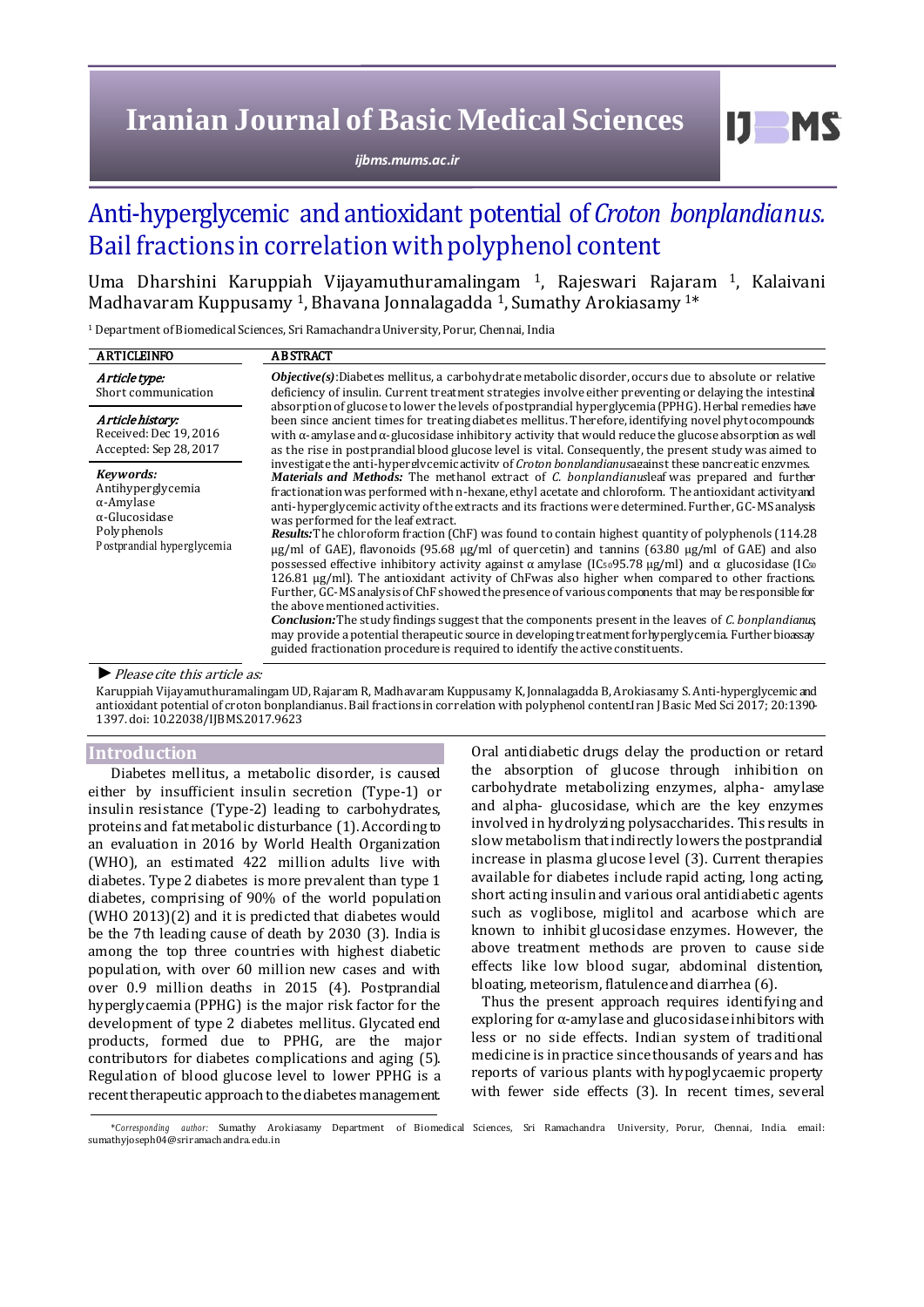secondary metabolites produced by the plants for selfdefence, have received increased attention in the treatment of hyperglycaemia, which is proven to possess different modes of action including delaying glucose absorption through their inhibition on the carbohydrate metabolizing enzymes (7).

*Cbonplandianus* Bail, an exotic weed found in riverbanks and other waste lands (8), commonly known as Bantulsi in Northern India. It was known to have an exemplary antimicrobial activity. The plant was also shown to possess antioxidant and wound healing properties (9). The methanol extract was shown to exhibit cytotoxic effect and the dichloromethane extract was shown to possess inhibitory effect against alpha glucosidase enzyme (10). The ethanolic extract of the leaf was already reported to possess alpha amylase inhibitory activity (11); thus, the present study was carried out to study the inhibitory effect of the methanolic extract of the plant leaves and its fraction on alpha amylase and alpha glucosidase.

## **Materials and Methods**

#### *Materials*

Alpha amylase (A3176) from porcine pancreas and alpha glucosidase were obtained from Sigma Aldrich Co, St Louis, USA. The standards –quercetin, ascorbic acid and gallic acid, were procured from Sigma Aldrich Co, St Louis, USA. The solvents methanol, hexane, ethyl acetate, chloroform and dinitrosalicylic acid (DNS) reagent was purchased from SRL Chemicals and DPPH from Himedia.

#### *Plant material*

The plant was collected from Chennaiand was authenticated (No:PARC/2011/1021) by Dr Jayaraman, Director, Plant Anatomy Research Center, Medicinal Plant Research Unit, Tambaram, Tamil Nadu. A voucher specimen is deposited at the Department of Biomedical Sciences, Sri Ramachandra University, Chennai for reference. The healthy leaves were thoroughly washed in running water, shade dried and made into coarse powder.

## *Extraction and fractionation*

Leaf powder (500 g) was weighed and extracted with 2.5 l of methanol (1:5) by cold percolation method for three days and further fractionated with solvents of increasing polarity i.e. hexane, ethyl acetate and chloroform (12). The fractions were filtered using Whatmann'sNo.1 filter paper and kept for evaporation. All the fractions were stored at -20 °C.

## *Phytochemical screening*

The presence of phytoconstituents such as phenols, flavonoids, alkaloids, tannins, saponins, terpenoids in methanol extract and its fractions was determined according to the standard protocols (13).

## *Quantification of secondary metabolites Estimation of total polyphenol*

The total phenol content of the crude extract and fractions was quantified using Folin–Ciocalteau reagent (14).Briefly, 50µl of 25% sodium carbonate and 20 µl of Folin-Ciocalteau reagent were added to 100µl of the sample. This mixture was shaken thoroughly and the volume was made up to 1 ml with distilled water. The samples were incubated in dark for 1 hr at RT and absorbance was read at 765 nm using gallic acid as standard. The total phenol content was expressed as mg of gallic acid equivalents

#### *Estimation of total flavonoids*

The total flavonoid was quantified using aluminium chloride (14). The reaction mixture containing 50 µl of the sample, 50 µl of aluminium chloride, 750 µl of 95% ethanol and 50 µl of potassium acetate was made up to 3 ml with distilled water and the tubes were incubated for 30 min at RT. The absorbance of the sample was measured at 415 nm using quercitin as the standard. The total flavonoid content was expressed as mg of quercitin equivalents.

#### *Estimation of tannin*

The tannin content was estimated using Folin's phenol reagent (15). To 500 µl of the sample, 0.5 ml Folin's phenol reagent and 5 ml of 35% sodium carbonate were added. The samples were incubated for 5 min at RT and the absorbance was read at 640 nm using gallic acid as the standard.

## *In-vitro antioxidant assays of various fractions DPPH Free radical scavenging activity*

The DPPH free radical scavenging activity of the extract is based on reduction of stable radical 2,2 diphenyl-1-picryl hydrazyl (DPPH) in the presence of a hydrogen donor. 190 µl of DPPH and 10 µl of the sample (62.5, 125, 250, 500,& 1000µg/ml)was incubated in dark for 30 min. The absorbance of the sample was read at 517 nm using ascorbic acid as the control (16).

## *Hydroxyl radical scavenging assay*

The hydroxyl radicals scavenging activity of the crude extracts and fractions was estimated using deoxyribose method (17). The sample (62.5- 1000 $\mu$ g/ml) was mixed with FeCl<sub>3</sub> (100  $\mu$ M), EDTA (104  $\mu$ M), H<sub>2</sub>O<sub>2</sub> (1 mM) and 2-deoxy- D-ribose (2.8) mM) and made up to 1ml with potassium phosphate buffer (20 mM, pH 7.4). The samples were incubated for 1 hr at 37 ºC and 1 ml each of TCA (2.8%) and TBA (0.5% in 0.025 M NaOH) were added to the above solution and the absorbance was measured at 532 nm using ascorbic acid as the standard.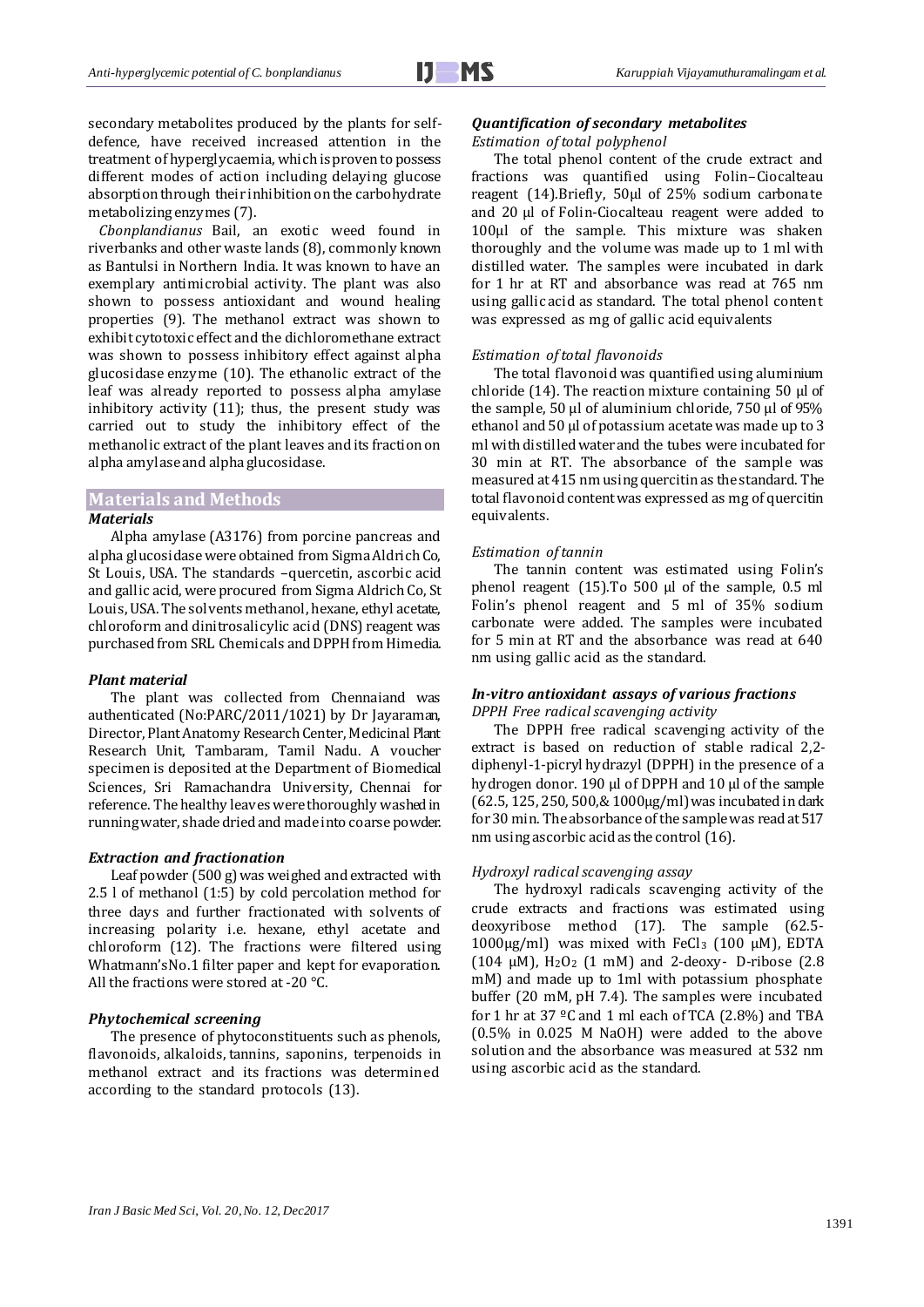| Phytoconstituents | Crude extract<br>(CE) | Hexane fraction<br>(HeF) | Ethyl acetate fraction<br>(EqF) | Chloroform fraction<br>(ChF) |
|-------------------|-----------------------|--------------------------|---------------------------------|------------------------------|
| Polyphenols       |                       |                          |                                 |                              |
| Flavanoids        |                       |                          |                                 |                              |
| Tannin            |                       |                          |                                 |                              |
| Saponin           |                       |                          |                                 |                              |
| Steroids          |                       |                          |                                 |                              |
| Terpenoids        |                       |                          |                                 |                              |
| Quinone           |                       |                          |                                 |                              |

**Table 1.**Phytochemical analysisof extract and fractions of *C. bonplandianum*

#### *Reducing power capacity*

The reducing power of plant extract and its fractions was determined by their property to reduce ferric (III) to ferrous (II) (18). To 1 ml of the sample (62.5-1000µg/ml), 2.5 ml of phosphate buffer (0.2 M, pH=6.6) and 2.5 ml of 1% potassium ferricyanide were added and incubated at 50 °C for 20 min. Subsequently, 2.5 ml of 10% TCA was added to the above mixture and mixed thoroughly. To 2.5 ml of above reaction mixture, 2.5 ml of distilled water and 0.5 ml of 0.1% FeCl3were added and allowed to stand for 10 min. Then, the absorbance was read at 700 nm using ascorbic acid as the standard.

#### *Nitric oxide scavenging assay*

Sodium nitroprusside at physiological pH spontaneously generates nitric oxide upon reaction with oxygen produces nitrite ions, which are estimated using Griess reagent (14).Half ml of sodium nitroprusside was added to 0.5 ml of the sample(62.5- 1000µg/ml)and incubated at 25°Cfor 180 min. Then 0.5ml of Griess reagent was added to the above solution and the absorbance was read immediately at 546nm. The control sample was prepared without plant extract.

## *Alpha amylase inhibitory assay*

The assay was carried out according to the standard protocol with slight modifications (19).To 1ml of the sample (200-1000µg/ml), 1ml of enzyme solution (0.5mg/ml) was added and incubated at 25°C for 30 min. One ml of 1% starch solution was added to all the tubes and incubated again for 15 min. Finally1 ml of the DNS solution was added and the samples were incubated in boiling water bath for 15 min. The tubes were then cooled and the reaction mixture was diluted with distilled water (1:5) and the orangeyellow colour developed was recorded at 540nm using spectrophotometer. Acarbosewas used as a standard drug.

#### *Alpha glucosidase inhibitory assay*

α-Glucosidaseinhibitoryactivityof extract and frac-

tions was studied with minor modification (20). Ten μl of sample (200-1000µg/ml) was mixed with50 μl of 0.1 M phosphate buffer (pH 7.0), 25 μl of 0.5 mM 4 nitrophenyl α-D-glucopyranoside (dissolved in 0.1 M phosphate buffer, pH 7.0), and 25 μl of α-glucosidase solution (1 mg/ml in 0.01 M phosphate buffer, pH 7.0) and incubated at 37 °C for 30 min. The reaction was terminated by adding 100 μl of 0.2 M sodium carbonate solution. The amount of *p*-nitrophenol released was measured at 410 nm using microplate reader. Acarbose was used as a standard.

### *GC-MS analysis*

Among the different fractions, ChF displayed better results against alpha amylase and alpha glucosidase, hence, a GC-MS analysis was performed to identify the compounds present in this fraction. GC-MS analysis was carried out under following condition. The carrier gas, helium was passed at a constant flow rate of 1.51 ml/min. A sample volume of 2 µl was used and the column temperature was programmed to 70ºC with increasing temperature of 10 °C/min to 300°C. The mass spectra were obtained through ionization energy of 70 eV in the EI mode. The total running time for the GC- MS study was 30 min. By comparing with the mass spectra, the organic compound present in the ChF was identified using inbuilt library [NIST-11].

#### **Results**

## *Phytochemical screening and quantification of secondary metabolites*

In the present study, the preliminary phytochemical screening was performed for the crude extract and all the fractions. The results showed the presence of polyphenols, flavonoids, tannins and terpenoids (Table 1). Terpenoids were present in crude methanol extract (CE) and chloroform fraction (ChF). The total amount of phenols, flavonoids and tannins were estimated using the absorbance of respective standards(Table 2). The total phenols (114.28±0.05 µg/ml of GAE), flavonoids (95.68±0.03 µg/ml of Quercetin) and tannins  $(63.8\pm0.009 \,\mu$ g/mlof GAE) were found to be in the order of ChF**>**EaF>HeF>crude extract.

**Table 2.**Quantification of secondary metabolite content of extract and fractions of *C. bonplandianus*

| Phytoconstituents | Crude extract (CE)<br>$(\mu$ g/ml) | Hexane fraction (HeF)<br>$(\mu$ g/ml) | Ethyl acetate<br>fraction(EaF)<br>$(\mu$ g/ml | Chloroform<br>$fraction(ChF)(\mu g/ml)$ |
|-------------------|------------------------------------|---------------------------------------|-----------------------------------------------|-----------------------------------------|
| Polyphenols       | $12.3 \pm 0.01$                    | $23.27 \pm 0.06$                      | $28.57 \pm 0.03$                              | $114.28 \pm 0.05$                       |
| Flavonoids        | $23.6 \pm 0.6$                     | $12.56 \pm 0.05$                      | $43.08 \pm 0.01$                              | 95.68±0.03                              |
| Tannins           | $4.57 \pm 0.009$                   | $10.87 \pm 0.08$                      | $28.9 \pm 0.007$                              | $63.8 \pm 0.009$                        |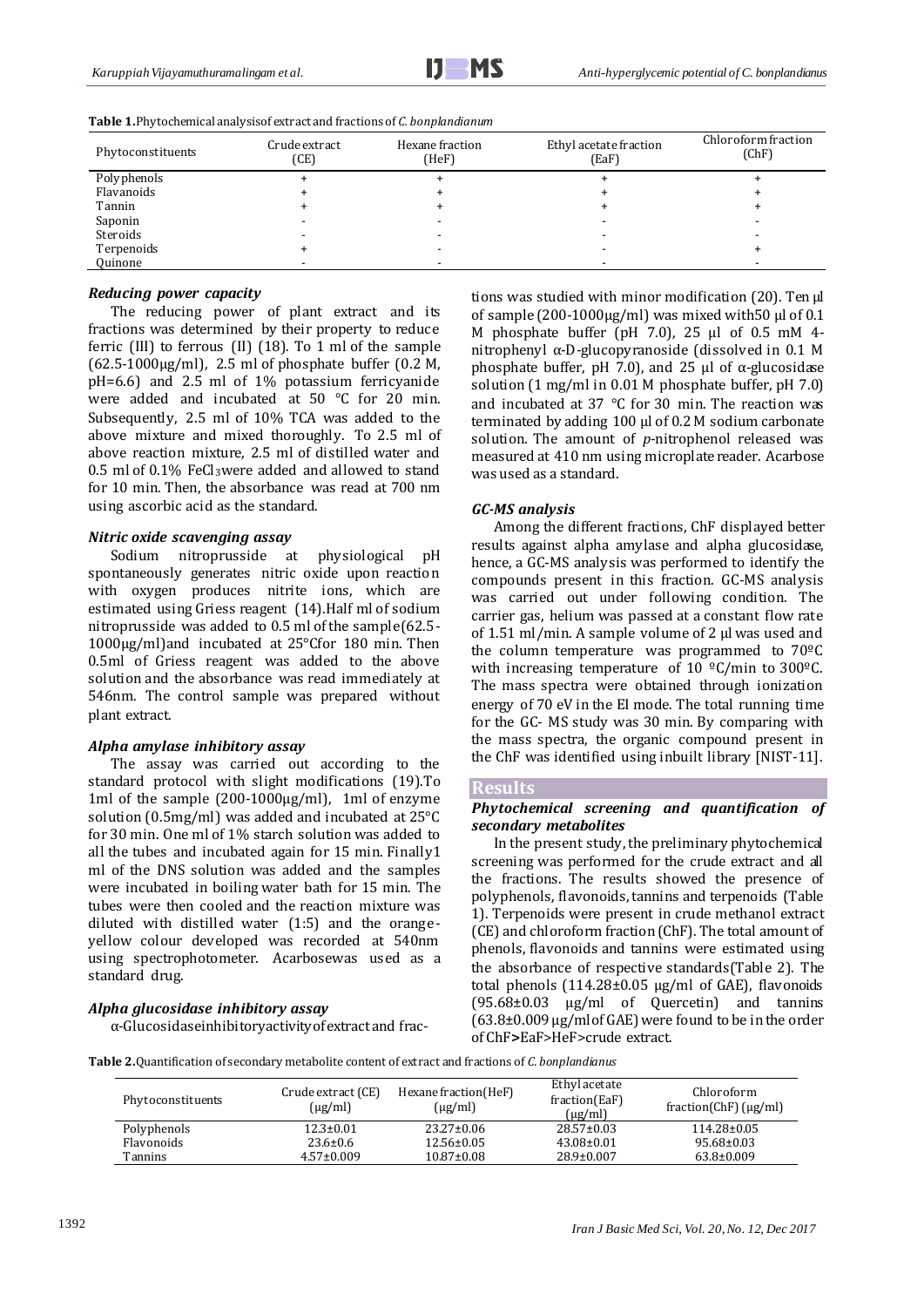

**Figure 1.** DPPH radical scavenging assay of extract and fractions of *C. bonplandianus*

## *DPPH free radical scavenging activity*

The DPPH radical scavenging activity of crude extract and fractions was found to be concentration dependent as shown in Figure 1. The standard ascorbic acid showed 98% inhibition with an  $IC_{50}$  3.5µg/ml. The ChF showed excellent scavenging activity with an  $IC_{50}$ 72.13  $\mu$ g/ml followed by CE (133.79  $\mu$ g/ml), EaF  $(450.21 \,\mu g/ml)$  and HeF  $(602.34 \,\mu g/ml)$ .

#### *Hydroxyl radical scavenging assay*

The hydroxyl radical scavenging activity of the extract and fractions showed concentration dependent activity. The hydroxyl radical scavenging activity of the crude extract and different fractions is shown inFigure 2. Ascorbic acid showed 98% inhibition with an  $IC_{50}$  value 6.8  $\mu$ g/ml. The ChF and EaF were found to possess higher hydroxyl radical scavenging activity withIC<sub>50</sub> of 85.92  $\mu$ g/ml and 152.91  $\mu$ g/ml respectively compared to other fractions. The CE (295.25 µg/ml)andHeF(774.81 µg/ml) possessed lesshydroxyl radical scavenging activity.

#### *Reducing power activity*

The radical scavengers in the sample cause reduction of Fe3+ ions to Fe2+and the intensity of formed Prussian blue determine the amount of Fe2+read at 700 nm. The samples showed concentration dependent activity. Reducing power activity of the standard, ascorbic acid, at 50µg/ml was found to be 0.700. Theorder of activity were found to be EaF (0.79) >ChF (0.68)>CE(0.60) >HeF (0.45) (Figure 3).



**Figure 2.** Hydroxyl radical scavenging assayof extract and fractions of *C. bonplandianus*



**Figure 3.** Reducing power capacityof extract and fractions of *C. bonplandianus*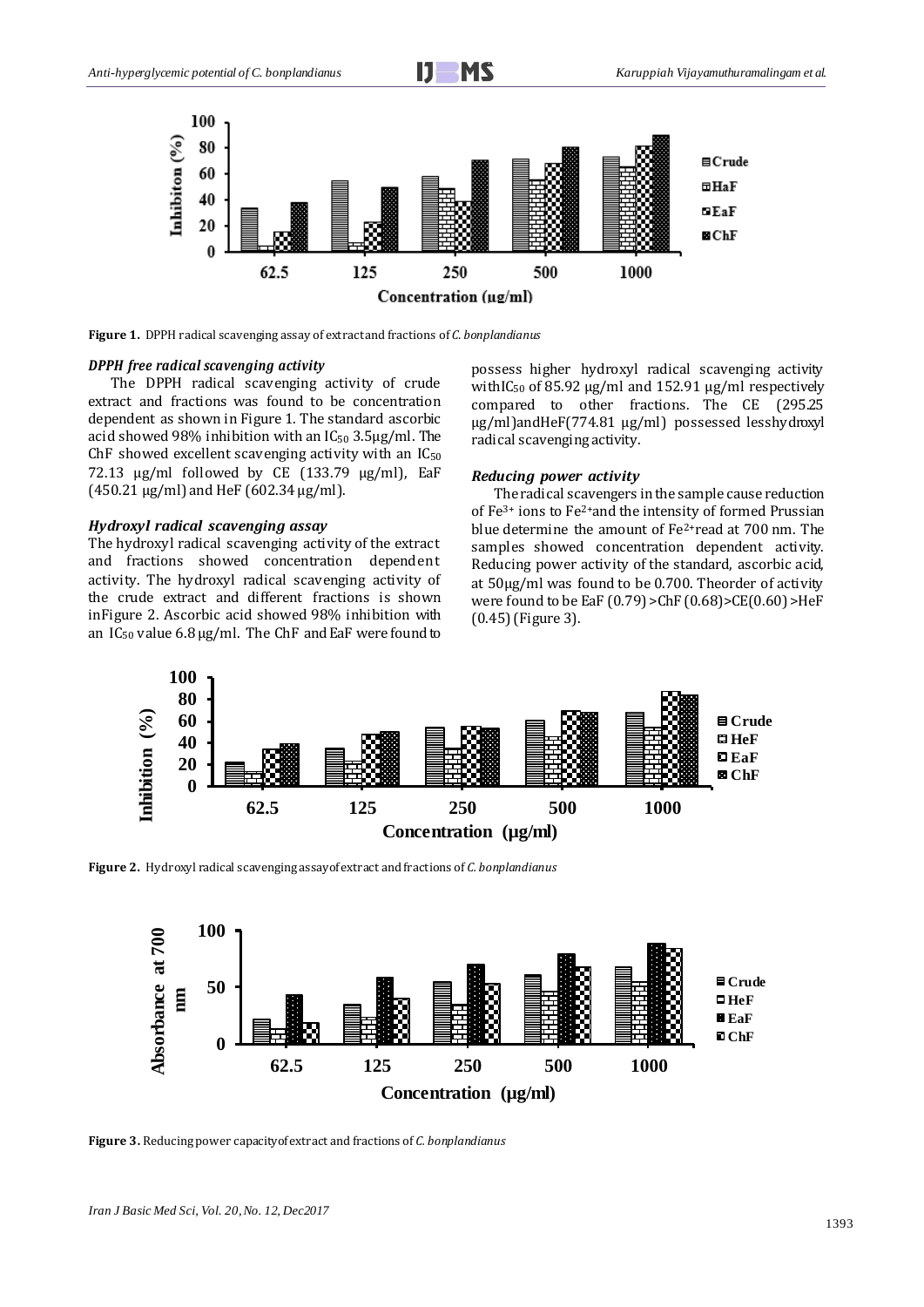

**Figure 4.** Nitric oxide scavenging assay of extract and fractions of *C. bonplandianus*

#### *Nitric oxide scavenging assay*

Sodium nitroprusside spontaneously generates nitric oxide at physiological pH, while the nitric oxide scavengers compete with oxygen to reduce the production of nitric oxide. The nitric oxide scavenging activity of the extract and fractions showed concentration dependent activity (Figure 4). The IC<sup>50</sup> value of the standard was found to be 12.6  $\mu$ g/ml. The ChF (33.80  $\mu$ g/ml), EaF (57.25  $\mu$ g/ml) and CE (75.3 1 µg/ml)possessed higher nitric oxide scavenging activity and the HeF (344.81  $\mu$ g/ml.) had less scavenging activity.

#### *Alpha amylase inhibitory assay*

Diabetic patients have increased plasma blood glucose level after food consumption. Thus inhibiting the activity of alpha amylase could reduce the glucose absorption in the body, thereby lowering the plasma glucose level. Apart from the CE, different fractions of *C. bonplandianus* were assessed for the alpha amylase inhibitory activity. Acarbose, standard alpha amylase inhibitor drug, showed 92% inhibitory activity with an IC<sub>50</sub> value of 84.50 µg/ml. The ChF (IC<sub>50</sub> value of 95.78  $\mu$ g/ml and CE (IC<sub>50</sub> of 105.26  $\mu$ g/ml)were shown to have higher inhibitory activity with 92% and  $90\%$  respectively (Figure 5). The EaF (IC<sub>50</sub>) of 176.48  $\mu$ g/ml) and HeF (IC<sub>50</sub> of 242.48  $\mu$ g/ml) was

shown to possess less inhibitory effect on the amylase.

#### *α-glucosidase inhibitory activity*

The *in vitro* α-glucosidase inhibitory activity of the crude extract and other fractions exhibited concentration dependent activity (Figure 6). A carbose showed the highest inhibitory effect of  $97\%$  (IC<sub>50</sub>107.24) µg/ml). The ChF was shown to possess the highest activity with an  $IC_{50}$  value of 126.81  $\mu$ g/ml followed by EaF (157.89 µg/ml). CE and HeF showed the least inhibitory activity with  $IC_{50}$  679.04  $\mu$ g/ml and 463.05 µg/ml respectively.

### *GC-MS analysis*

The GC-MS study revealed the presence of a wide range of phytochemicals which may be responsible for the antioxidant and anti-diabetic activity of ChF. ChF was found to contain phenol 2,4-bis1,1-dimethy l (4.94%), cyclotetracosane (2.54%), Z-5-nonadecene (3.50%), N-Nonadecenol-1 (2.54%) and 3-eicosene. Phenol,2,4-bis(1,1-dimethyl) was reported to possess antioxidant activity. Cyclotetracosane has been found to have an efficient  $α$ - amylase inhibitory activity (Table 3).



**Figure 5.** Alpha amylase inhibitory assayof extract and fractions of *C.bonplandianus*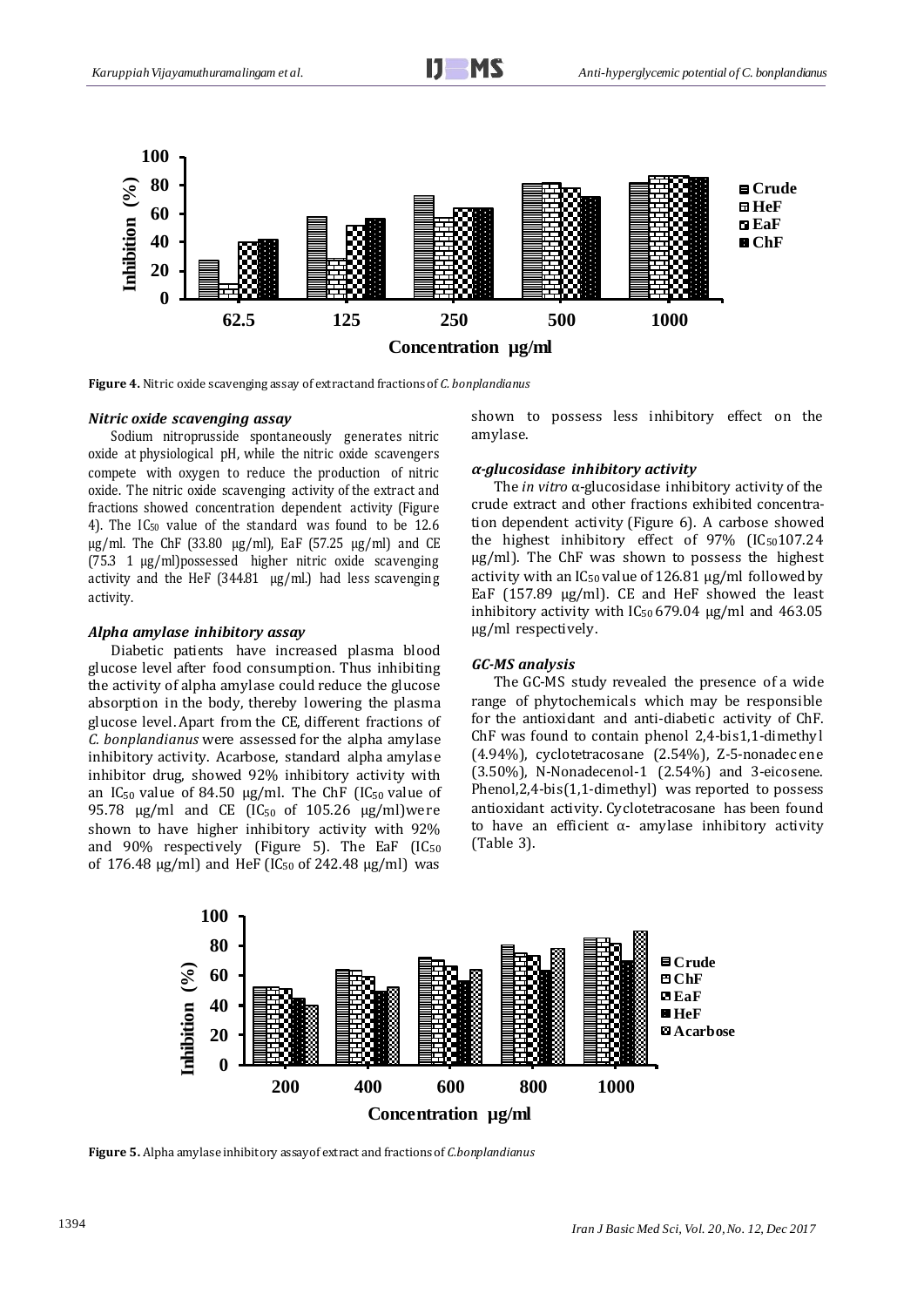

**Figure 6.** Alpha glucosidase inhibitory assayof extract and fractions of *C. bonplandianus*

**Table 3.** Constituents of chloroform extract determined by GC-MS

| Name of the compound                       | Retention time | Area (%) |
|--------------------------------------------|----------------|----------|
|                                            | 17.813         | 3.50     |
| Z-5-Nonadecene                             | 21.394         | 2.10     |
|                                            | 19.678         | 2.54     |
|                                            | 22.984         | 1.05     |
|                                            | 21.394         | 2.10     |
| Cyclotetracosane                           | 22.984         | 2.54     |
| N-Nonadecenol-1                            | 19.678         | 2.54     |
| Cycloeicosane                              | 17.813         | 3.50     |
| 3-Eicosene                                 | 17.813         | 3.50     |
| Z-8-Hexadecene                             | 15.763         | 4.55     |
| 6-5Heptadecenal                            | 21.394         | 2.10     |
| Phenol, $2, 4$ -bis $(1, 1$ -<br>dimethyl) | 12.554         | 4.94     |



**Discussion**

Herbal formulations have been in practice since time immemorial and offer effective treatment against several diseases including diabetes. There exists excellent literature in Ayurveda to cure diabetes with medicinal plants. A large number of medicinal plants have already been studied for their anti-diabetic properties. Controlling blood sugar level is

*Iran J Basic Med Sci, Vol. 20, No. 12, Dec2017*

one of the effective approaches currently used to reduce the post-prandial hyperglycaemia (PPHG). One therapeutic approach to reduce glucose absorption involves the inhibition of carbohydrate digesting enzymes, α-amylase and α-glucosidase. α-Amylase catalyses the hydrolysis of 1,4-glycosidic linkage in polysaccharides while α-glucosidase hydrolyses disaccharides to monosaccharides. Hence, retardation of starch digestion, by inhibiting these enzymes, prevents glucose entry into the systemic circulationand helps in controlling diabetes (21). In the present study, anti hyperglycaemic and antioxidant activities of HeF, EaF and ChF of the *C. bonplandianus* leaves were studied. Among the different fractions studied, ChF and EaF have been shown to possess potent inhibitory activity against the pancreatic enzymes,  $α$ -amylase and  $α$ -glucosidase. This could be correlated with the content of secondary metabolites such as polyphenols (114.28±0.05 µg/ml & 28.57±0.03 µg/ml), tannins (63.8±0.009 µg/ml & 28.9±0.007  $\mu$ g/ml) and flavonoids (95.68±0.03  $\mu$ g/ml & 43.08±0.01  $\mu$ g/ml). The IC<sub>50</sub> value for α-amylase and αglucosidase was found to be 95.78 µg/ml and 126.808 µg/ml (ChF) and 105.26 µg/ml and 157.887 µg/ml (EaF) respectively. Acarbose, used as a positive control revealed 50% inhibition at 84.50 µg/ml forα-amylase and 107.24  $\mu$ g/ml for α-glucosidase. The α-amylase inhibitory activity of the fraction and the extract was found to be concentration dependent. Polyphenols in plants have been reported to exert antioxidant activity and carbohydrate enzyme inhibiting activity, which aid in lowering PPHG in the management of diabetes (22, 23). The formation of hydrogen bonds between the residues of the active site of amylase with the hydroxyl groups in polyphenols is believed to be in-charge of the inhibitory activity of the metabolite (24). The hypoglycaemic effect of polyphenols could be attributed to the reduction in dietary carbohydrates absorption, by modulating the glucose metabolizing enzymes, increased β-cell function and secretion of insulin (25). These polyphenols also scavenge reactive oxygen species and prevent cell death (26) by increasing the endogenous antioxidative system, thereby improve oxidant/antioxidant balance and attenuate oxidative stress (27).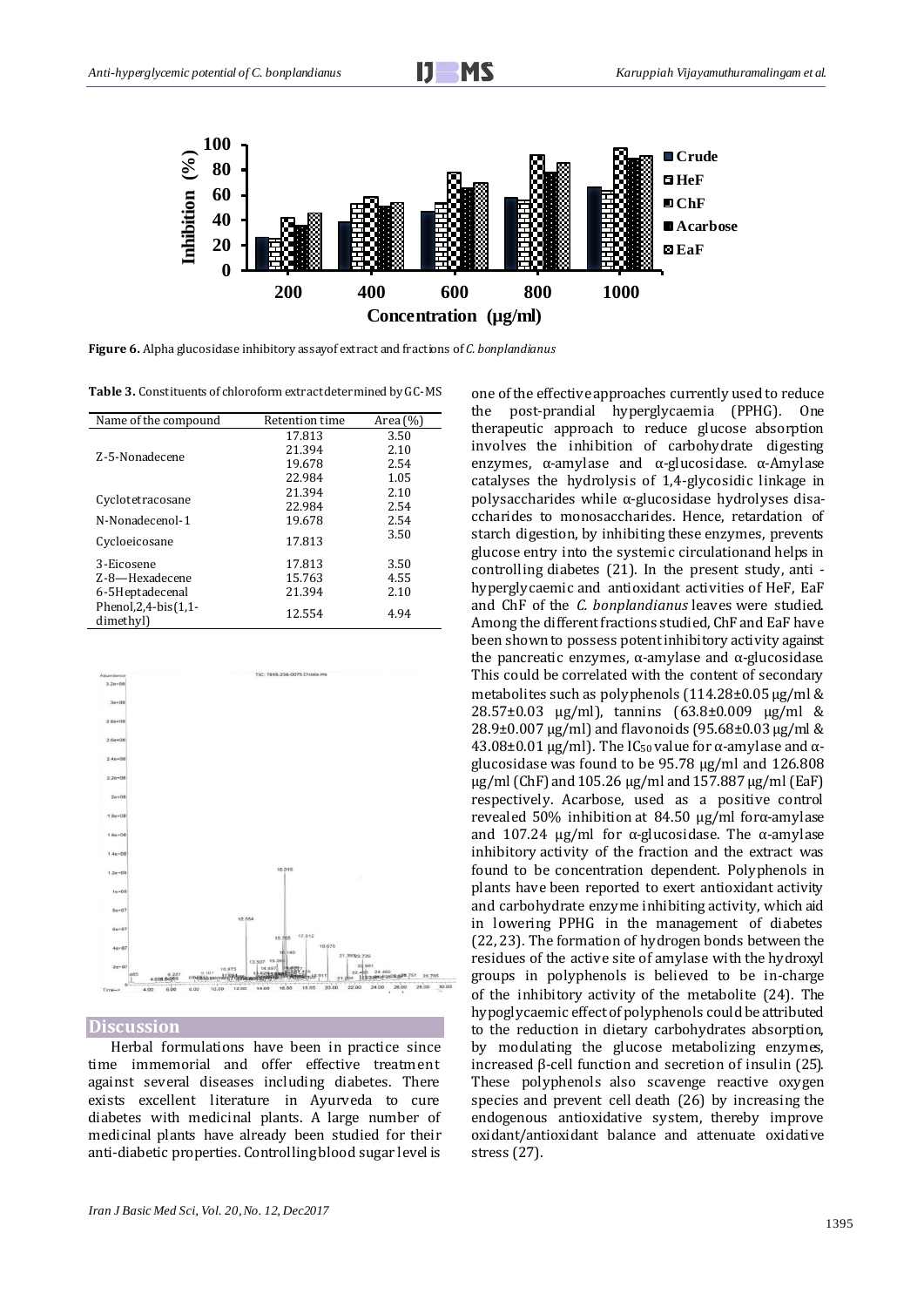Since an ideal diabetic drug should possess antihyperglycaemic and antioxidant properties (23), the fractions were also tested for their *in vitro* antioxidant properties through DPPH, nitric oxide scavenging, hydroxyl radical scavenging and reducing power assay. Oxidative stress due to free radical generation and reduced antioxidant activity leads to tissue damage that may further result in atherosclerosis, cancer, coronary heart disease and diabetes (28). Reducing the free radical generation with scavengers will further protect against the diabetes-induced complications. Based on the study, ChF showed excellent free radical scavenging property  $(IC_{50}$ -72.13  $\mu$ g/ml) followed by CE (IC<sub>50</sub>-133.79  $\mu$ g/ml) towards DPPH. Likewise, ChF showed good activity against hydroxyl radical (IC50-85.92µg/ml), nitric oxide (IC50- 33.80 µg/ml) and reducing activity (0.88 OD at 700 nm). This property may be attributed to the presence of polyphenols and flavonoids present in the ChE.

Amongst the polyphenols investigated, flavonoids have been shown to possess highest inhibitory activity, which could be attributed to the number of hydroxyl groups on the B ring of the flavonoid skeleton. Sales *et al.* and Robert K *et al.* demonstrated that the antioxidant activity of flavonoids is mainly due to its reaction with nitric acid and reduction of formation of peroxynitrite, which otherwise oxidizes directly resulting in irreversible damage to cell membrane (29, 30). Hence, it could be speculated that flavonoids present in the plant can be used in the treatment of oxidative stress induced diseases. Therefore, the relationship between this antihyperglycaemic effect and antioxidant activity can be correlated with the polyphenol content (114.28±0.05 µg/ml) of the ChF. In the present study result, ChF fraction was found to contain  $95.68\pm0.03$  µg/ml of flavonoids, showing potent nitric oxide scavenging activity. The potent inhibitory activity of ChF fraction against α-amylase and α-glucosidase compared to other fractions could be due to high polyphenols content and the antioxidant potential.

Since ChF exhibited potent activity against αamylase and α-glucosidase, GC-MS analysis was carried out which revealed the presence of compounds with numerous biological properties. For instance, phenol, 2, 4-bis(1,1-dimethyl) a phenolic compound has shown good antioxidant activity (31) and cyclotetracosane present in ChF showed α-amylase inhibitory activity in other studies (32). Eicosene, a fatty acid in the *Allium atroviolaceum* flower was found to possess antimicrobial activity and antioxidant activity (33).

In diabetic condition, hyperglycaemiais a result of high liver glycogenolysis and gluconeogenesis which reduces the glucose uptake by cells. The glucosidase inhibitors inhibit the glycogen-debranching enzymes, *α*-1,6-glucosidase, in the liver which lowers the rate of glycogenolysis thereby increasing the accumulation of glycogen stores in the liver (34).

The plant derived  $\alpha$ -amylase and  $\alpha$ -glucosidase blockers may offer a potential therapeutic approach for the control of PPHG and also diabetes In this study, the ChF and EaF fraction of *C. bonplandianum* showed significant α-amylase and α-glucosidase inhibitory activity compared to acarbose. This plant could be a prospective alternative complementary medicine in the management of diabetes.

## **Conclusion**

The present study aimed to determine the antihyperglycaemic and antioxidant activity of the crude methanol extract and its sub-fractionsof *Croton bonplandianus*. The ChF was shown to be possess potentα-amylase andα-glucosidase inhibitory activity with antioxidant activities compared to other fractions. These potent activities could be related with the phenolic content of the chloroform extract. In future, isolating and identifying the lead compound from the fraction could make a significant contribution in the treatment of diabetes mellitus.

## **Acknowledgment**

Authors thank The Chancellor, Sri Ramachandra University, Porur, Chennai, India for providing the financial support through undergraduate Chancellor's Summer Research Fellowship and the infrastructure to carry out this research project of the UG student. The results presented here are part of UG students Summer Research fellowship project.

## **References**

1. Chauhan A, Sharma PK, Srivastava P, Kumar N, Dudhe R. Plants having potential antidiabetic activity: a review. Der Pharm Lett 2010; 2:369-387.

2. World Health Organization. World health statistics. Geneva: World Health Organization; 2013.

3. Bhutkar MA, Bhise SB. *In vitro* assay of alpha-amylase inhibitory activity of some indigenous plants. Int J ChemSci 2012; 10:457-462.

4. Kaveeshwar SA, Cornwall J. The current state of diabetes mellitus in India. Australas Med J 2014; 7:45–48.

5. Sangeetha R, Vedasree N. *In vitro* α-amylase inhibitory activity of the leaves of *Thespesiapopulnea*. ISRN Pharmacol 2012; 2012:515634.

6. Gomathi D, Kalaiselvi M, Uma C. *In vitro* α-amylase and α-glucosidase inhibitory effects of ethanolic extract of *Evolvulusalsinoides* (L.). Int Res J Pharmacy 2012; 3:226- 229.

7. Mohamed EA, Siddiqui MJ, Ang LF, Sadikun A, Chan SH, Tan SC, *et al*. Potent α-glucosidase and α-amylase inhibitory activities of standardized 50% ethanolic extracts and sinensetin from *Orthosiphonstamineus*Benth as antidiabetic mechanism. BMC Complement Altern Med 2012; 12:176-182.

8. Vadlapudi V, Naidu KC. *In vitro* antimicrobial screening of selected Indian medicinal plants. Int J ApplBiol Pharm 2010; 1:302-307.

9. Divya S, Naveen Krishna K, Ramachandran S, Dhanaraju MD. Wound healing and *in vitro* antioxidant activities of